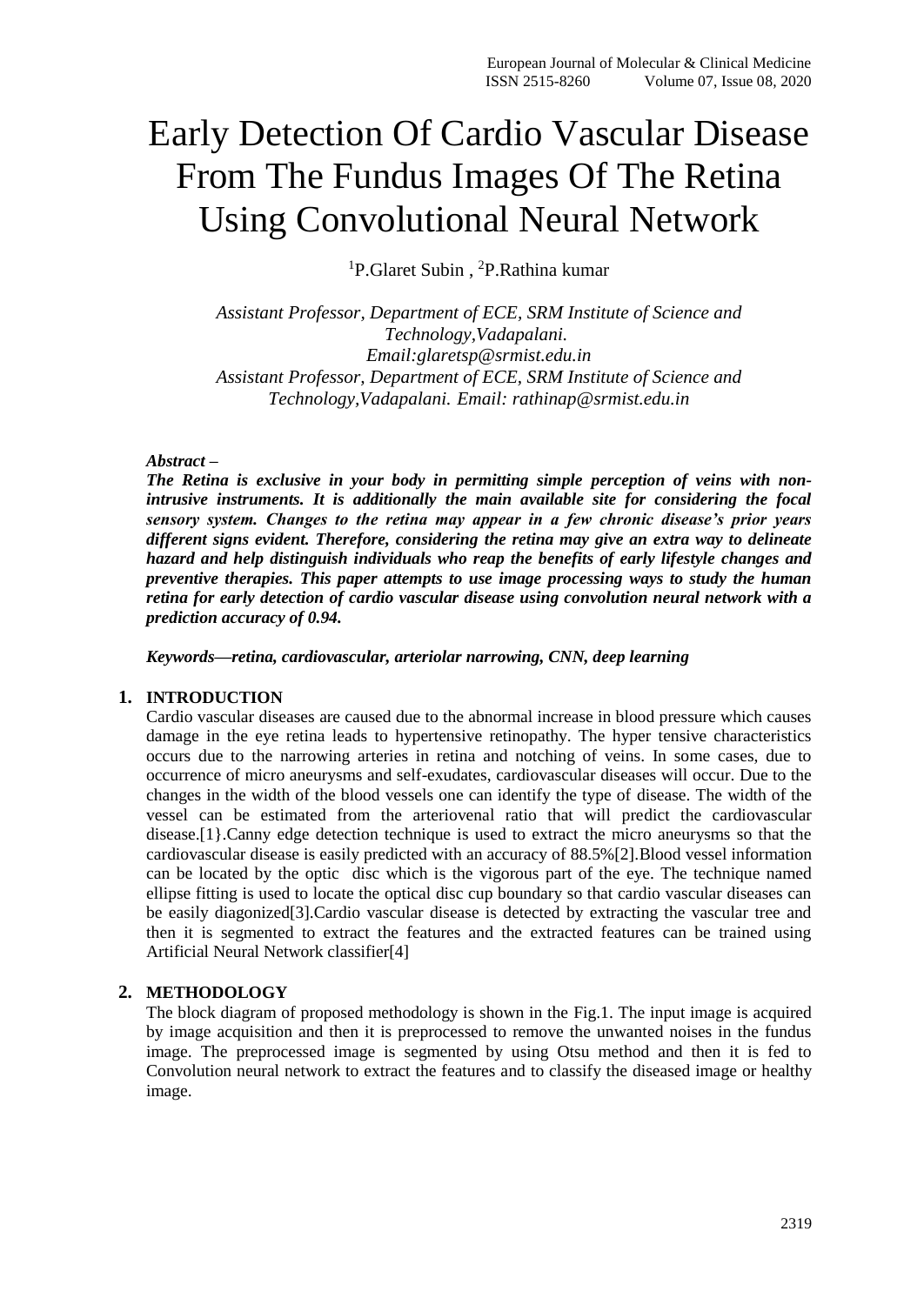

Fig.1.Block Diagram



The fundus image of the retina is shown in Fig.2.

## A*.* **Image Acquisition and Pre-Processing**

Digital image acquisition is the displaying of a carefully encoded depiction of the visual characteristics of an object, for instance, a physical scene or the internal structure of an object. The term is regularly expected to incorporate processing, compression, storing, printing, and show of such pictures. [4]. The purpose of pre-processing is an improvement of the picture data that smothers unfortunate bends or overhauls some image features huge for extra dealing with. Pre-preparing is a run of the mill name for errands with pictures at the most decreased level of deliberation.[5]. The Acquitted and preprocessed image is shown in Fig.3. and Fig.4



Fig.3. Acquired image of the retina.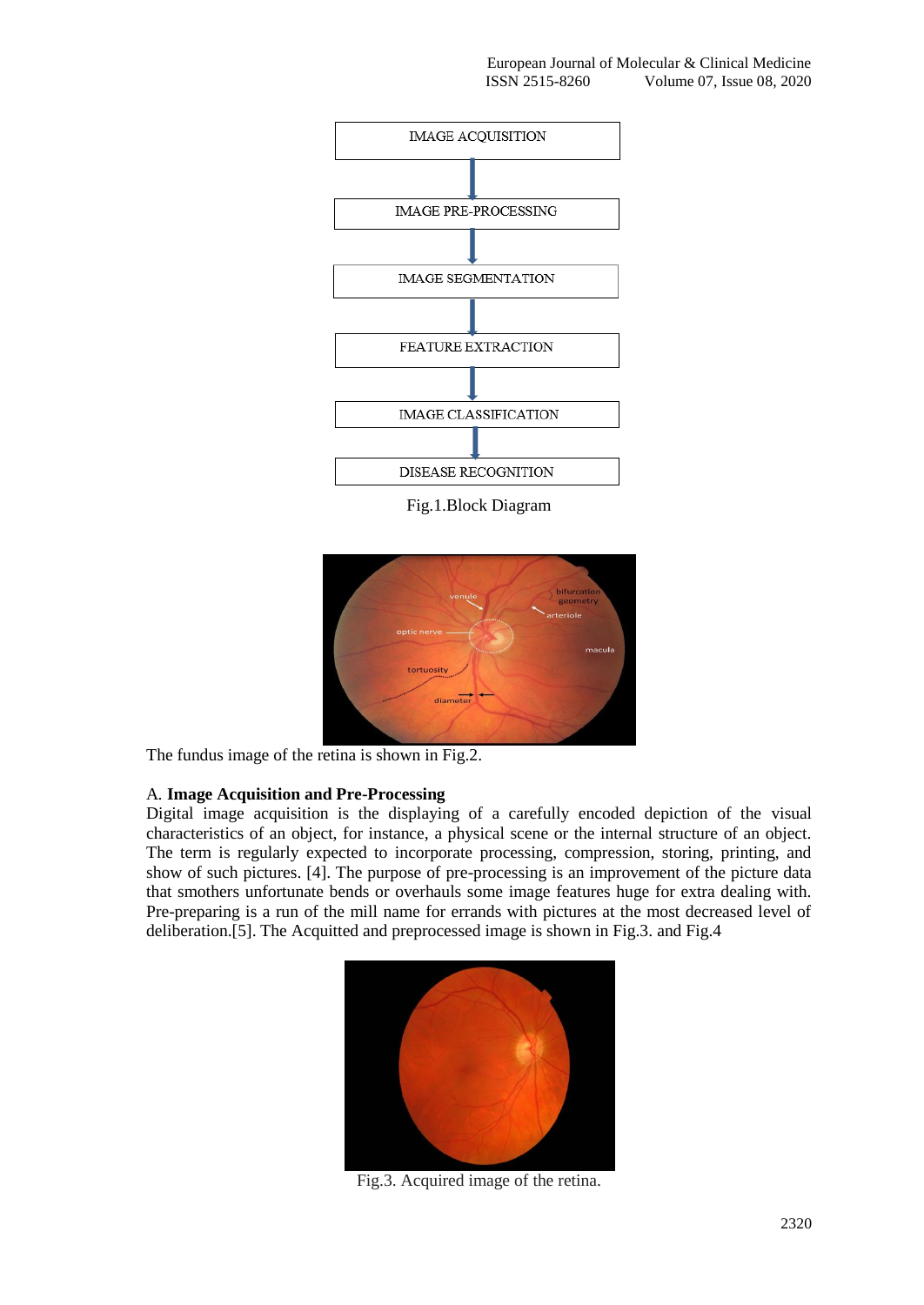

Fig.4.Preprocessed image

## **B.Image Segmentation**

Morphological Segmentation is an Image module that consolidates morphological tasks, for instance, expanded minima and morphological slope, with watershed flooding calculations to section grayscale pictures of any kind in 2D and 3D. In picture handling, Otsu's technique is utilized to perform spontaneous image thresholding.



Fig.5: Segmented image of the retina.

The segmented Image is depicted in Fig.5.In the easiest structure, the calculation restores a solitary power edge that different pixels into two classes namely foreground and background This task utilizes this present Otsu's technique for segmentation of images [6].

## **C.Feature Extraction**

The function of the feature extraction technique is to modify the original features in to most significant features. Feature extraction can be determined with dimensionality diminution. It will reduce the complexity of the images. Also, it will represent the image in the simplest form. It will extract only the pertinent information about the image from the noisy image so that information content is more and the redundancy of the image is minimized is shown in Fig.6.The accuracy of classification algorithm is based on the feature extraction technique. This paper utilizes Convolution Neural Networking for Feature extraction. [9]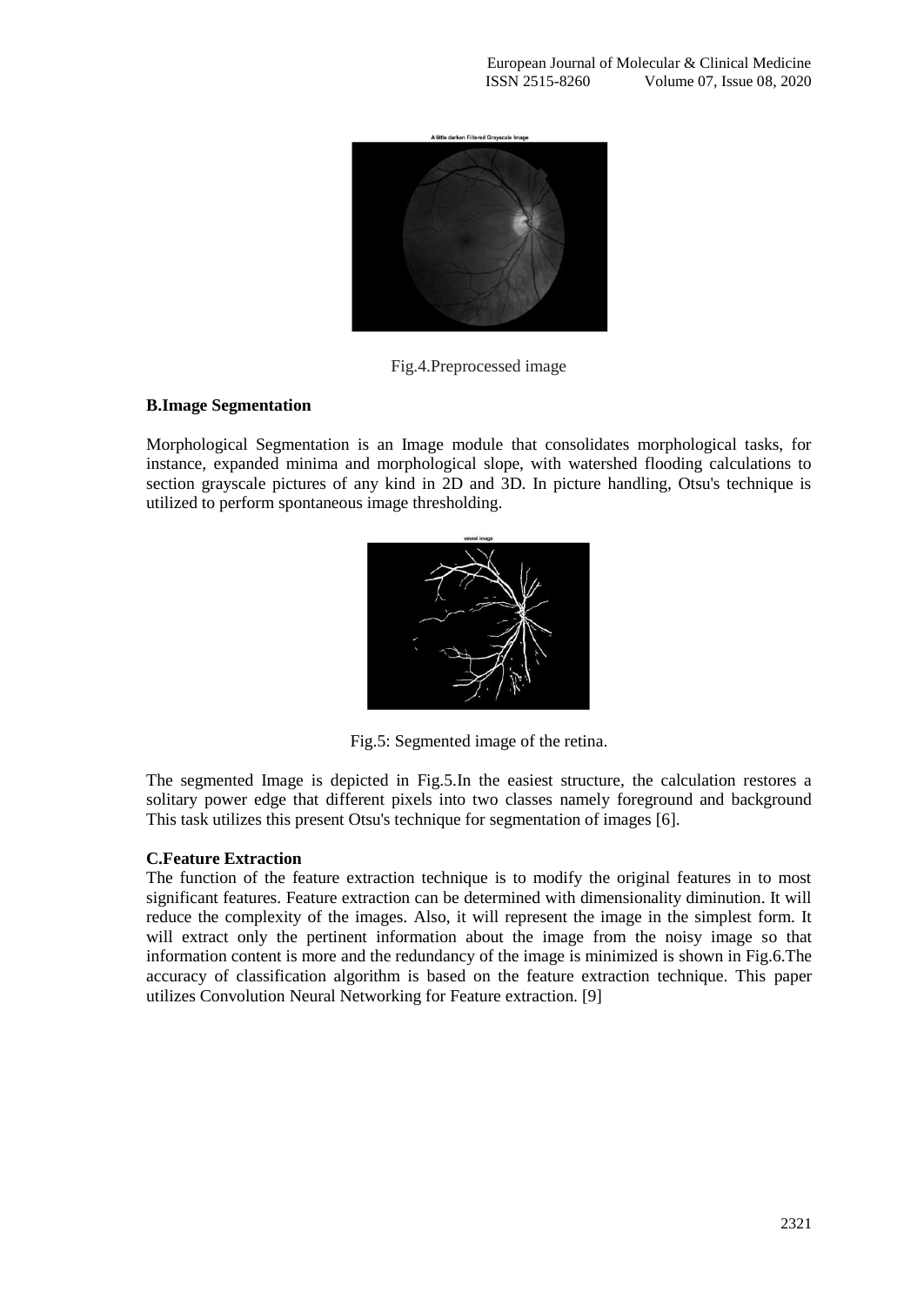

## **Fig.6.Feature Extraction**

## **D. Image Classification**

Classification incorporates a broad scope of preference hypothetical ways to handle the distinguishing proof images. All classification calculations depend on the presumption that the picture being described portrays at least one highlights and that each among these highlights offers a place with one of a few particular and restrictive classes. The classes could be determined from the previously by an examiner or consequently grouped into sets of model classes, where the investigator just indicates the quantity of wanted classifications.



**Fig.7.Arteriovenous nicking**

Image classification scrutinize the statistical properties of different picture includes and find out the information into classifications. Classification calculations normally make use of two periods of processing: training and testing. In the underlying training stage, trademark properties of image features are segregated and, in view of these, an interesting portrayal of every grouping classification, such as training class is made. In the ensuing testing stage, these feature space allotments are utilized to arrange picture highlights. This paper utilizes Convolution Neural Network to classify images.

## **E. Convolution Neural Networks**

At present, the most efficient deep learning method to classify the image is convolution neural network. At first it recognizes the low-level features and figure out how to perceive. Finally, it combines the features to learn more complicated patterns. It consists of several layers. The first layer is a convolution layer which acts as a feature extractor of the images. Here the input image is given to the convolution kernels which produces convolution map. The second layer is a rectified linear Unit layer (ReLU) which acts as an activation function that transforms the weighted sum of input from the node in to the activation of output for that input. The third layer is the pooling layer which reduces the spatial dimensions so that it reduces the computational complexity in the network by using Maximum function. Finally, the CNN code connects the response as a distinct vector and it is connected to the fully connected layer. The fully connected layer combines the CNN characteristics for image classification. In this paper a set of images which had both normal and affected images were chosen.The different layers which are mentioned above were created and the network was trained.Once the network was trained it was able to classify the given input image as affected or normal.[10]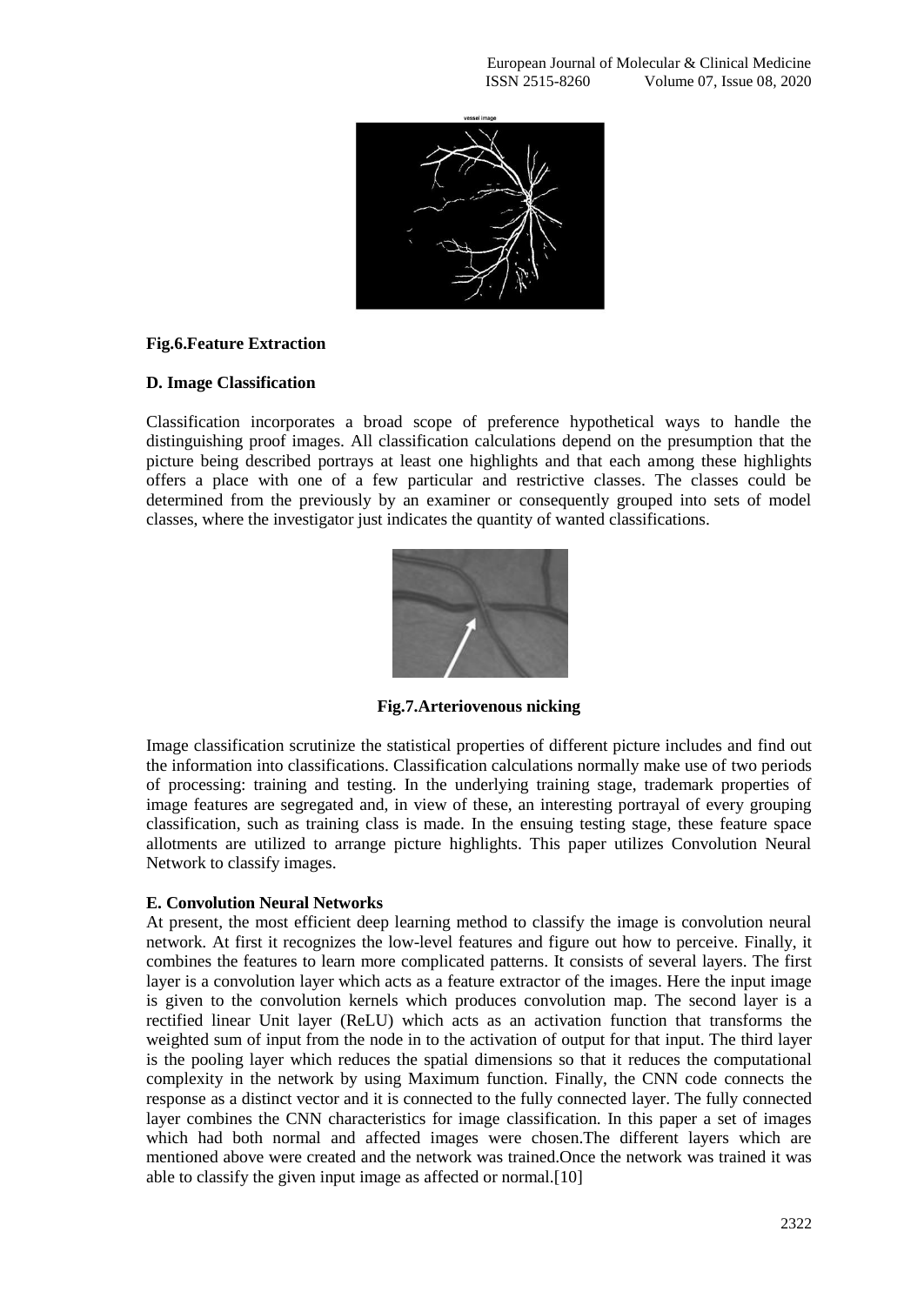

## **Fig.8.CNN Architecture**

## **3.RESULTS**

In this paper, in order to classify whether the images are healthy or diseased image, we have trained 500 fundus images from the online dataset out of which 250 images are used for training and the remaining images are used for testing. The training algorithm used in this model is Stochastic descent algorithm and we apply 2 training assessment accompanying 1 and 15 epochs with a learning rate of 0.0001 and the results are shown in the Table.1. The classification of disease will be predicted with an accuracy of 0.94.



#### **Fig.9: Accuracy and Loss Table.1. Training Progress**

| Epoch | Iteration | Time     | Mini-    | Mini- | <b>Base</b> |
|-------|-----------|----------|----------|-------|-------------|
|       |           | Elapsed  | batch    | batch | Learning    |
|       |           |          | Accuracy | Loss  | Rate        |
|       |           | 1263.4   | 45.28    | 4.23  | 0.0001      |
| 15    |           | 29337.20 | 94.02    | 1.504 | 0.0001      |

## **4. CONCLUSION**

In order to predict whether the fundus image is healthy or diseased image, the fundus image is preprocessed, segmented to extract the blood vessel and then the arteriole venule features are extracted which is fed to a convolution neural network Classifier. The classifier defines the type of class whether it is healthy or diseased image with an accuracy of 0.94.

## **REFERENCES**

- [1] [K.NarasimhanV.C.NehaK.Vijayarekha,](https://www.sciencedirect.com/science/article/pii/S1877705812020371#!)" Hypertensive Retinopathy Diagnosis from Fundus Images by Estimation of Avr"Procedia Engineering,vol 38,pp.980-9932012
- [2] Prof. Dr. E. Malar, Raghu Prasath V, Rahavi S, "Prediction Of Cardio Vascular Disease From Retinal Fundus Images Using Neural Networks", IJAST, vol. 29, no. 9s, pp. 3551 - 3559, May 2020.
- [3] Renoh Johnson Chalakkal, Waleed Habib Abdulla, Sinumol Sukumaranhulaseedharan. "Automatic detection and segmentation of optic disc and fovea in retinal images". In Institution of Engineering and Technology IET Image Processing. 11 2018; 12(11).